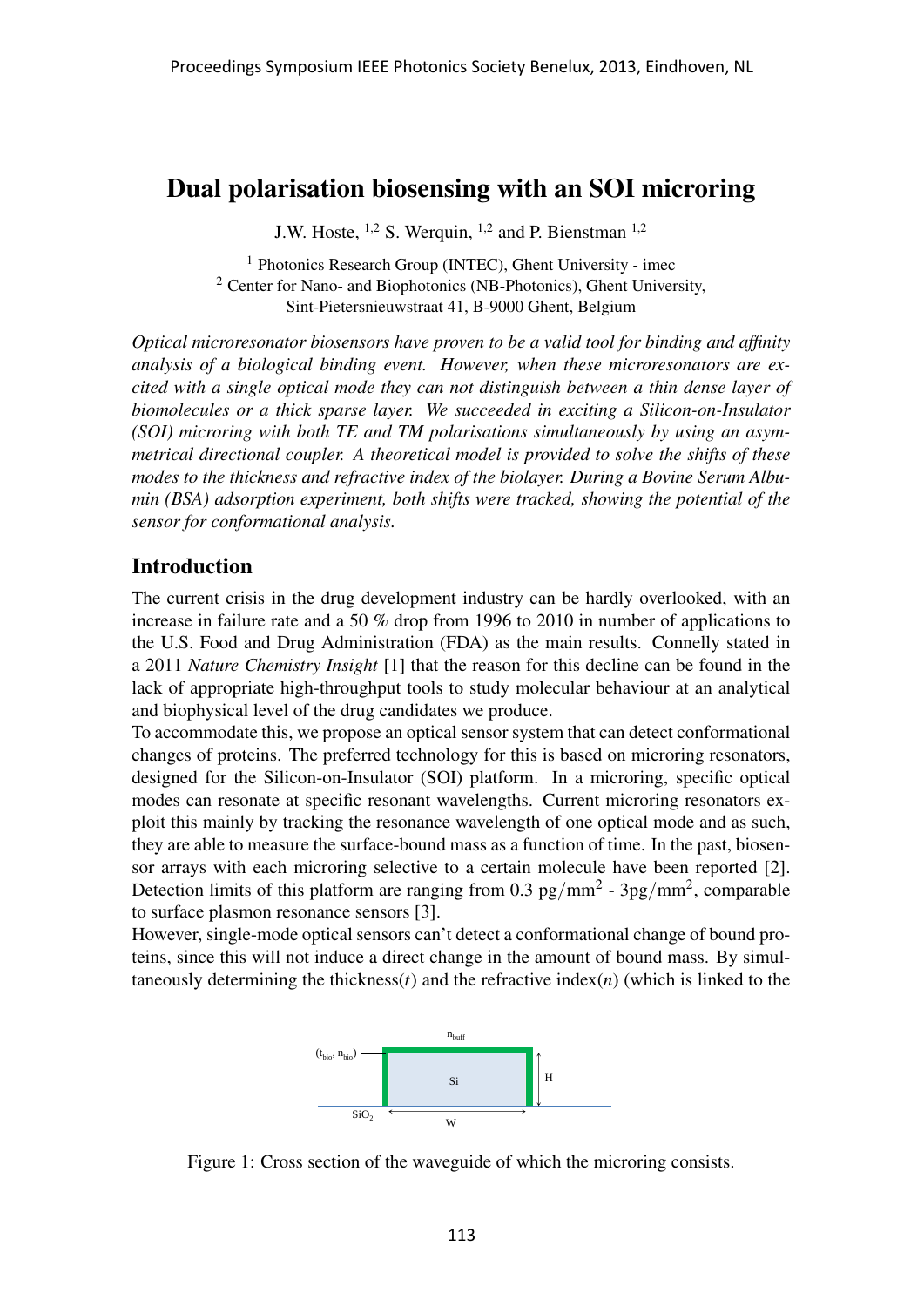density) of a biolayer, we can obtain information on the size and shape of biomolecules during binding with ligands. To track both *t* and *n*, we propose to excite the microring sensor with two optical modes simultaneously.

### Methods & design of sensor

### Working principle

The cross section of the microring consists of a 220 nm high silicon rectangle with air cladding, on top of a silicondioxide box. This vertical asymmetry causes the microring to be highly birefringent. The two optical modes that are used for the dual polarisation sensing technique are the fundamental quasi-TE and fundamental quasi-TM modes. In the remainder of this text, we shall call these modes TE and TM modes for ease of notation. The resonance wavelength of these two modes in the microring cavity is determined by:

$$
\lambda_{res} = \frac{L n_{eff}}{m} \tag{1}
$$

When biomolecules are streamed over the sensor, they can adsorb to the microring surface and form a biolayer with a certain thickness and refractive index, as illustrated in figure 1. The two optical modes interrogate the biolayer at the surface by means of their evanescent tail, that penetrates into the cladding of the waveguide. The capturing of biomolecules on the microring surface is reflected by a perturbation in  $n_{eff}$  and thus implies a shift in the resonance wavelength, which is governed by the following equation:

$$
\Delta \lambda_{res}(n,t) = \frac{\Delta n_{eff}(n,t) \cdot \lambda_{res}}{n_g} \tag{2}
$$

# Extraction of (*t*,*n*) of the biolayer

The measurement setup tracks  $\lambda_{res,TE}$  and  $\lambda_{res,TM}$  during the experiment. In order to extract  $(t,n)$  of the biolayer, we propose a set of 2 equations linking the resonance wavelength shifts with  $(t,n)$ . The shifts are relative to the resonance wavelength when the cladding of the microring is the buffer solution. To find these equations, simulations have been done with the eigenmode solver *Fimmwave*. For a wire waveguide as depicted on Fig. 1, with dimensions *W* and *H*, the  $n_{eff}$  and  $n_g$  of the TE and TM modes are simulated. Using equation 2,  $\lambda_{res,TE}$  and  $\lambda_{res,TM}$  can be calculated from these indices. We propose a model with two different constants of decay per mode, due to a non-identical effective cladding index at the top and at the side of the waveguide:

$$
\Delta \lambda_{TE}(n,t) = \left( \frac{1}{1 + \exp(-a_{TE}t) + \exp(-b_{TE}t)} - \frac{1}{3} \right) \left[ c_{TE}(n - n_{buff}) + d_{TE}(n - n_{buff}^2) \right] \tag{3}
$$

$$
\Delta \lambda_{TM}(n,t) = \left( \frac{1}{1 + \exp(-a_{TM}t) + \exp(-b_{TM}t)} - \frac{1}{3} \right) \left[ c_{TM}(n - n_{buff}) + d_{TM}(n - n_{buff}^2) \right] \tag{4}
$$

By using a nonlinear regression algorithm, we can fit the 8 parameters (with the proper constraints) of these equations using a least-square metric, obtaining a *R* <sup>2</sup> goodness-of-fit of 0.9998 over a range of 200 nm for *t* and of 0.2 R.I.U for ∆*n*, confirming the validity of this model.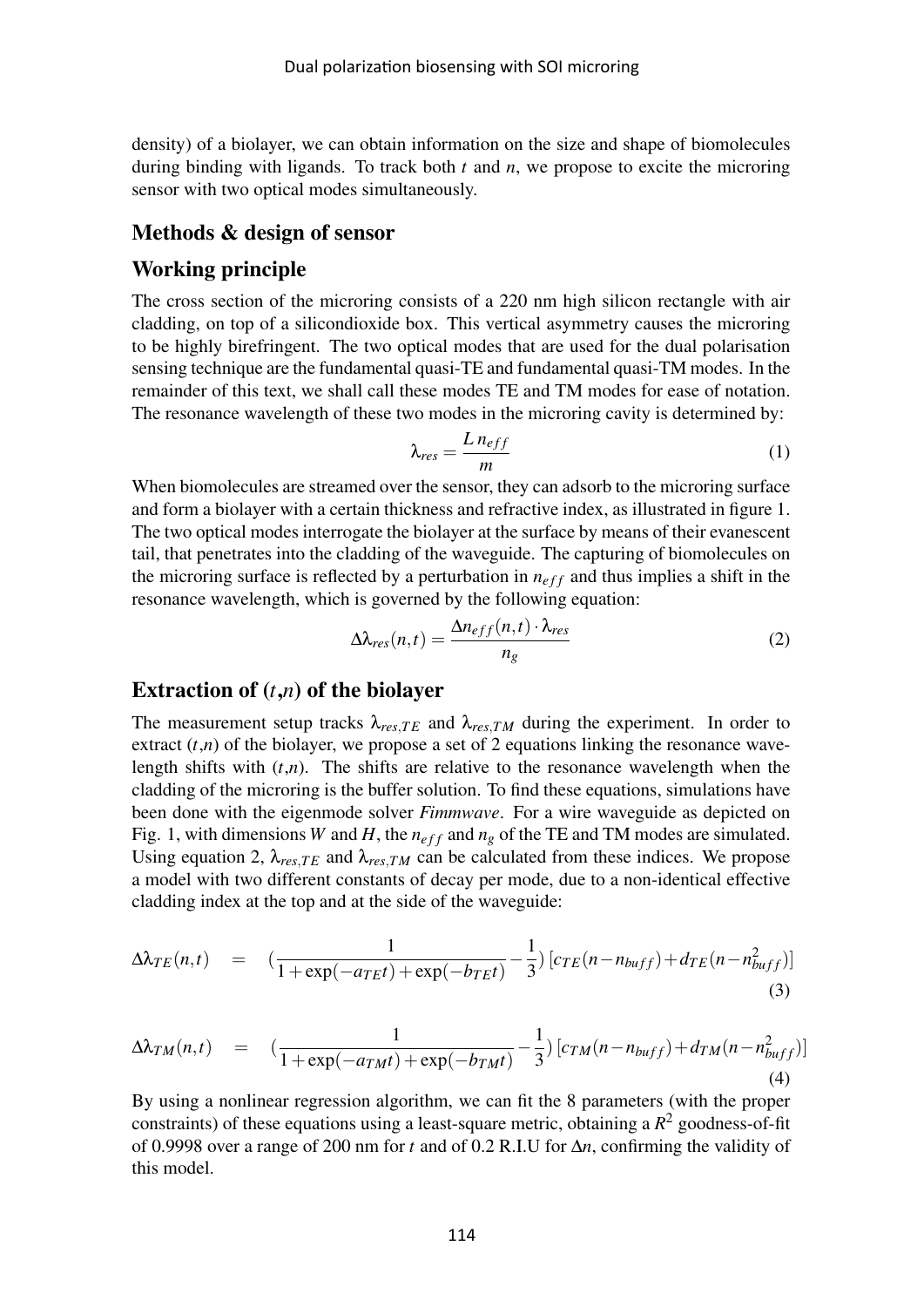#### Sensor design

In order to excite both polarisations simultaneously we use an asymmetrical directional coupler, which can couple the TE mode to the TM mode in an adjacent waveguide by using two waveguides with different widths, such that  $n_{eff,TE} \approx n_{eff,TM}$ . A microring with an asymmetrical coupling section has been examined in [4], where it is shown that a TE mode in the access waveguide can successfully excite a TM mode in the ring waveguide. However, if the gap in the coupling section is sufficiently small, the TE mode in the access waveguide can also excite the TE mode in the ring waveguide even though they have a substantial phase mismatch Δ*n<sub>eff</sub>*. Due to the proximity of the waveguides, the modal overlap can be large enough as to compensate for the phase mismatch.

The waveguide of the microring was designed to have a width of 480 nm, such that with an access waveguide of 280 nm, a small phase mismatch was achieved between the TE mode of the access waveguide and the TM mode of the ring waveguide of  $\Delta n = 0.0516$ . On Fig. 2(a), this phase matching is illustrated. Once the sensor was fabricated by imec, fiber to fiber measurements were performed with water as air cladding. The measured spectrum is shown in Fig. 2(b), where we can clearly see two sets of polarisations with a different free spectral range (FSR).

## BSA experiment

To show the potential of this sensor, the wavelength shifts of the TE and TM mode were recorded during an adsorption experiment with BSA molecules. A 2mM phosphate buffer saline (PBS) solution was prepared with pH 3 and 5, to which BSA molecules were added until a concentration of 0.1 mg/ml was attained. Some PBS with pH 3 was left as running buffer. The fluids were cycled from BSA in PBS at pH 3 to BSA in PBS at pH 5 and back to BSA in PBS at pH 3, before returning to the running buffer and eventually back to water. The recorded wavelength shifts for both TE and TM mode are shown on fig. 3. There is an increase in wavelength shift for both modes when the fluid is switched from pH 3 to pH 5. This suggests that the adsorbed mass is increased, which is confirmed in [5]. Throughout the experiment, the different behaviour of the TE mode with respect to the TM mode is clearly visible. The TM mode is less confined to the waveguide core and



Figure 2: (a) Effective index of the first three guided modes for a rectangular waveguide with a height of 220 nm and water cladding. The black lines show how to phase match the fundamental TE mode with the TM mode. (b) Measured fiber to fiber spectrum of the microring with water cladding. Both the TE and the TM modes are visible